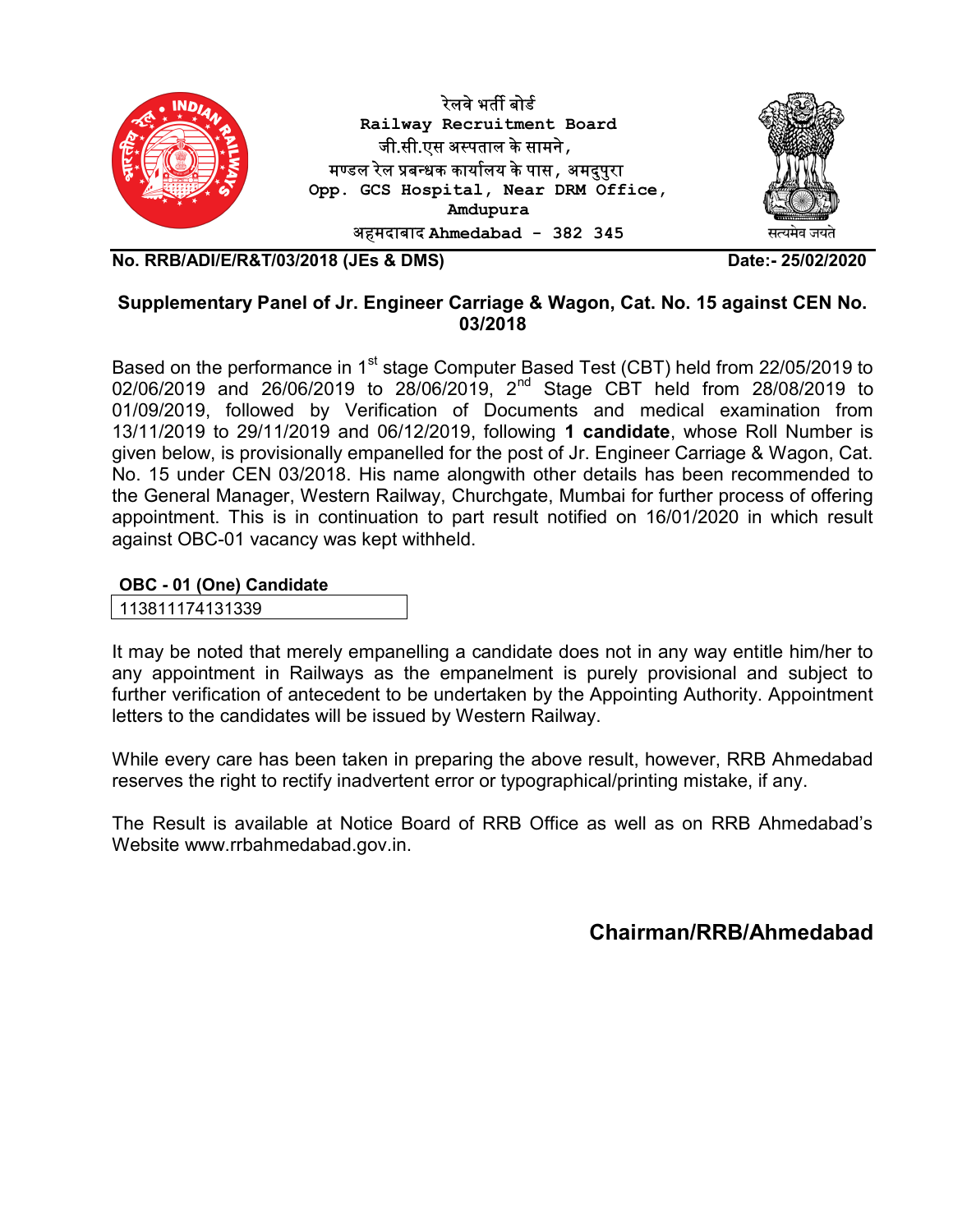

रेलवे भर्ती बोर्ड Railway Recruitment Board जी.सी.एस अ᭭पताल के सामने, मण्डल रेल प्रबन्धक कार्यालय के पास , अमदुपुरा Opp. GCS Hospital, Near DRM Office, Amdupura अहमदाबाद Ahmedabad - 382 345



No. RRB/ADI/E/R&T/03/2018 (JEs & DMS) Date:- 25/02/2020

# Supplementary Panel of Jr. Engineer Mechanical (Workshop), Cat. No. 38 against CEN No. 03/2018

Based on the performance in 1<sup>st</sup> stage Computer Based Test (CBT) held from 22/05/2019 to 02/06/2019 and 26/06/2019 to 28/06/2019, 2<sup>nd</sup> Stage CBT held from 28/08/2019 to 01/09/2019, followed by Verification of Documents and medical examination from 13/11/2019 to 29/11/2019 and 06/12/2019, following 1 candidate, whose Roll Number is given below, is provisionally empanelled for the post of Jr. Engineer Mechanical (Workshop), Cat. No. 38 under CEN 03/2018. His name alongwith other details has been recommended to the General Manager, Western Railway, Churchgate, Mumbai for further process of offering appointment. This is in continuation to part result notified on 20/12/2019 in which result against OBC-01 vacancy was kept withheld.

#### OBC - 01 (One) Candidate

113815222121218

It may be noted that merely empanelling a candidate does not in any way entitle him/her to any appointment in Railways as the empanelment is purely provisional and subject to further verification of antecedent to be undertaken by the Appointing Authority. Appointment letters to the candidates will be issued by Western Railway.

While every care has been taken in preparing the above result, however, RRB Ahmedabad reserves the right to rectify inadvertent error or typographical/printing mistake, if any.

The Result is available at Notice Board of RRB Office as well as on RRB Ahmedabad's Website www.rrbahmedabad.gov.in.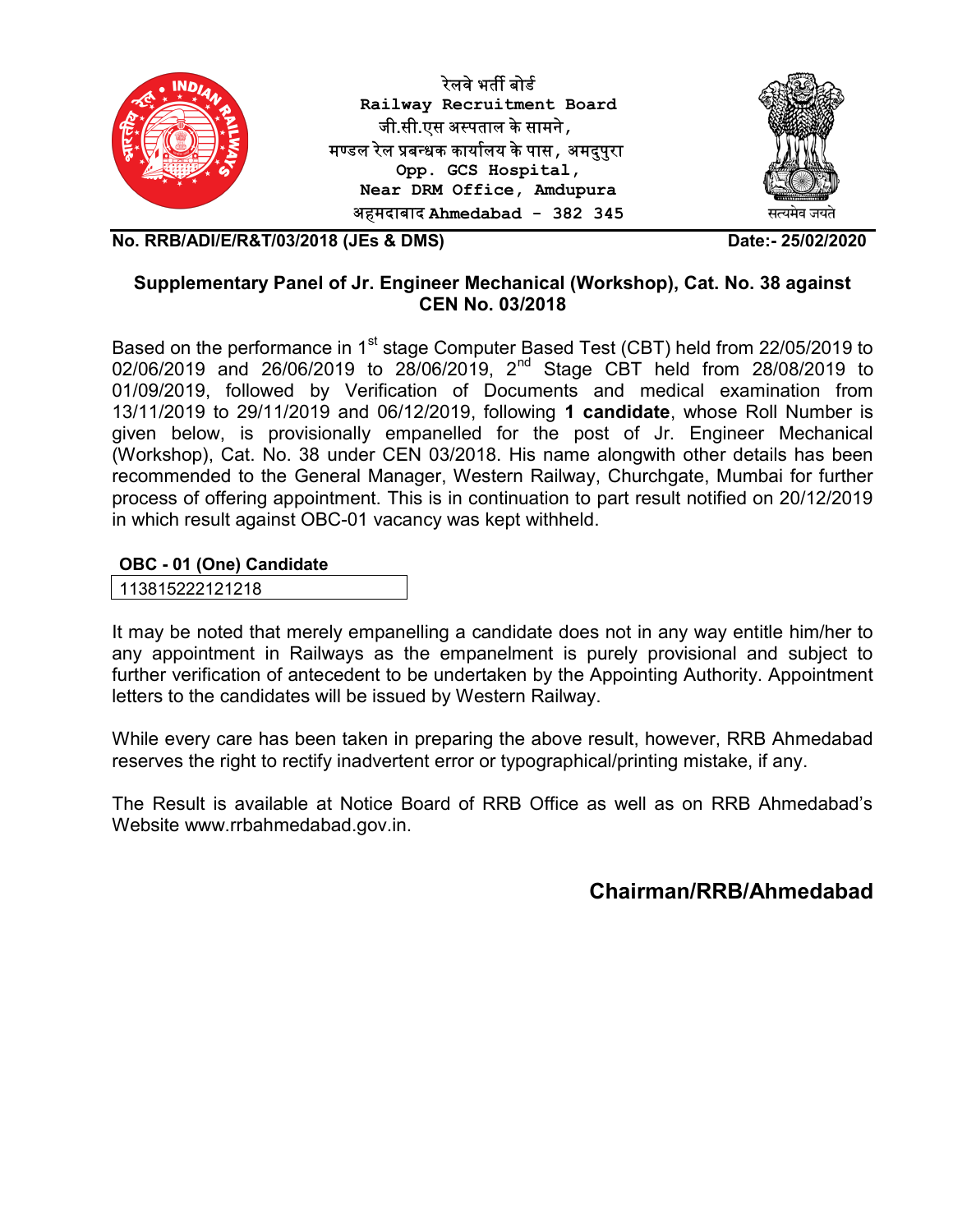

No. RRB/ADI/E/R&T/03/2018 (JEs & DMS) Date:- 25/02/2020

## Supplementary Panel of Jr. Engineer Diesel Electrical, Cat. No. 40 against CEN No. 03/2018

Based on the performance in 1<sup>st</sup> stage Computer Based Test (CBT) held from 22/05/2019 to 02/06/2019 and 26/06/2019 to 28/06/2019, 2nd Stage CBT held from 28/08/2019 to 01/09/2019, followed by Verification of Documents and medical examination from 13/11/2019 to 29/11/2019 and 06/12/2019, following 1 candidate, whose Roll Number is given below, is provisionally empanelled for the post of Jr. Engineer Diesel Electrical, Cat. No. 40 under CEN 03/2018. His name alongwith other details has been recommended to the General Manager, Western Railway, Churchgate, Mumbai for further process of offering appointment. This is in continuation to part result notified on 16/01/2020 in which result against OBC-01 vacancy was kept withheld.

### OBC - 01 (One) Candidate

113811174301254

It may be noted that merely empanelling a candidate does not in any way entitle him/her to any appointment in Railways as the empanelment is purely provisional and subject to further verification of antecedent to be undertaken by the Appointing Authority. Appointment letters to the candidates will be issued by Western Railway.

While every care has been taken in preparing the above result, however, RRB Ahmedabad reserves the right to rectify inadvertent error or typographical/printing mistake, if any.

The Result is available at Notice Board of RRB Office as well as on RRB Ahmedabad's Website www.rrbahmedabad.gov.in.